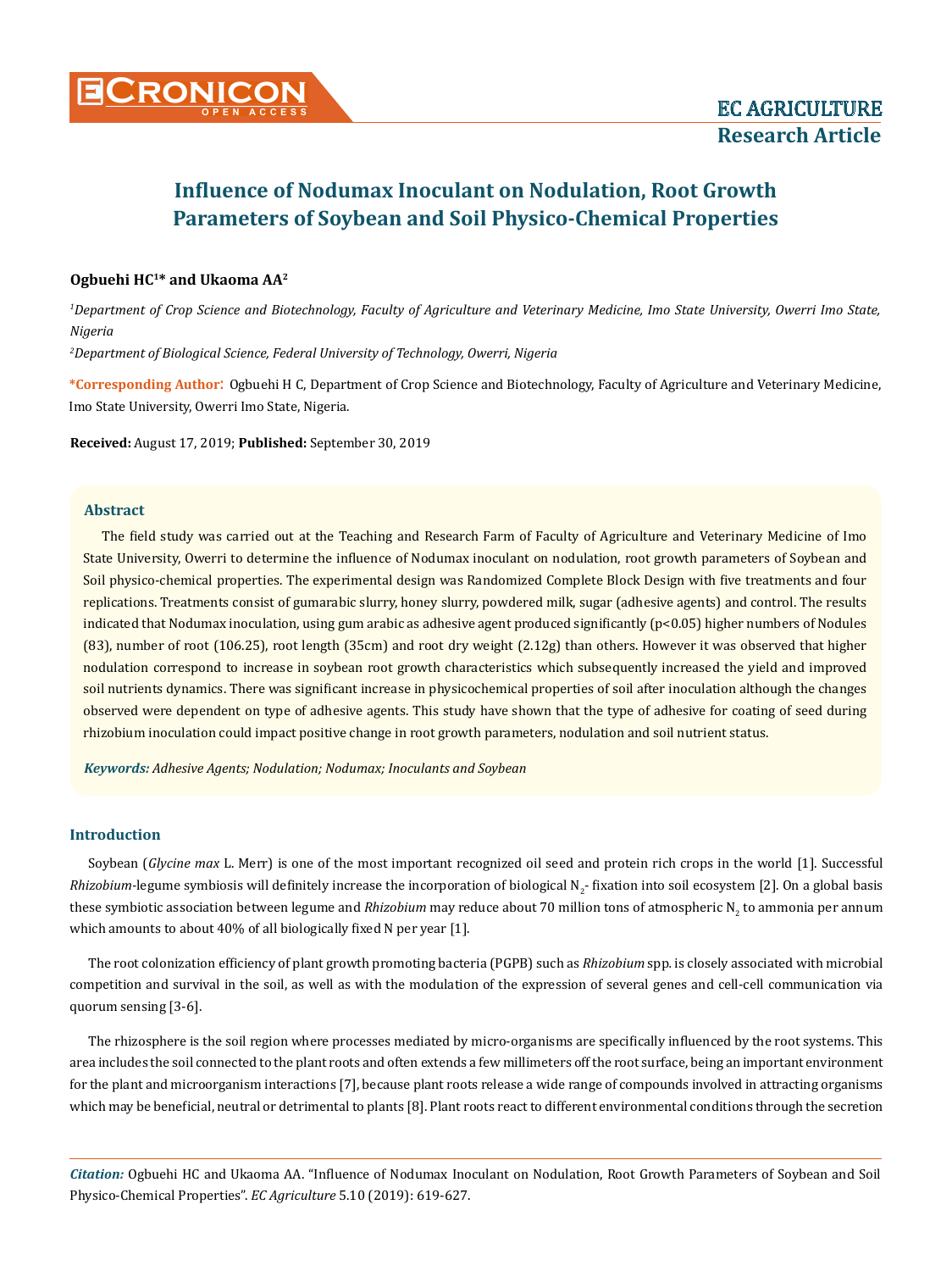of a wide range of compounds which interfere with the plant-bacteria interaction, being considered as an important factor in the efficiency of the inoculants [9-11].

The soybean (*Glycine max*), is an annual summer legume native of South-eastern Asia, which is used as human food (Liu 1999) and livestock feed as well as for several industrial purposes [12]. Currently, this legume is one of the main crops cultivated for oil extraction (35.9 million tons oil and 57% global oilseed production), preceded only by the palm oil [13]. Hence there is need to improve soybean productivity in area with depleted soil nutrients due to excessive use of chemical fertilizers which are presently increasing environmental pollution. Nodumax technology is inexpensive and environmentally friendly [14].

Nodumax is a new legume inoculation technology developed at the IITA Business Incubation Platform that boosts the yield of Soybean by 30 - 40%.it also serves to replace nitrogen [14]. Nodumax is a biofertilizer, it contains 50% of culture (rhizobia) and 50% peat based carrier containing elite *Bradyrhizobi*a. It is packaged in 100g quantities intended for 10 to 20 kg of soybean seed along with gum Arabic for distribution to agro dealers and soybean production associations in Nigeria [14]. Nodumax is made to solve the issue of low crop productivity of most legume crops such as Beans and Soybeans The success and efficiency of Nodumax as an inoculants for agricultural crops are influenced by various factors, among which the ability of these bacteria to colonize plant roots, type of sticky agents, the exudation by plant roots and soil nutrient status.

Main objectives of this study is to influence of nodumax inoculant on nodulation, root growth parameters of soybean and soil physicochemical properties.

# **Materials and Methods**

#### **Study location**

The experiment was conducted at the Teaching and research Farm of Faculty of Agriculture and Veterinary Medicine, Imo State University, Owerri. Owerri lies between latitudes 5°20′N and 6°55′E and longitudes 6°35′E and 7°08′E on elevation of 71m above the sea level, within the South East Rain Forest Agricultural Zone of Nigeria. The area as reported by NIMET (2012) maintains an average annual rainfall of 2,500 mm,  $27^{\circ}$ C temperature and Relative humidity of 85%.

#### **Experimental materials**

Seeds of soybean (TGX 1951 - 3f) and nodumax inoculants were procured from IITA Ibadan, Oyo State. Sugar, honey powdered milk were purchased from Ekeonunwa market in Owerri.

#### **Adhesives (stickers) as treatments**

Sugar (10% in water), honey (10% in water) and powdered milk (10% in water), to achieved the above treatment options, Mix 10g of each of the stickers in 100 ml of cold water. Stir until they are dissolved. The rate of sticker solution mixed with the inoculants depends on the type of seed used. Smaller seeds require more sticker solution per seed weight than larger seeds because they have a larger surface area to be coated.

#### **Experiment design and layout**

The experiment was laid out in Randomized Block Complete Design (RBCD) with four replicates. 10% sugar, 10% of honey, 10% gum arabic and powdered milk formed the treatment and it was replicated four times.

## **Planting and agronomic operations**

Soil samples were collected randomly at 0 - 15 cm depth from different beds in the site and bulked together for physico-chemical analysis. Soybean seeds were planted at a depth of 2 - 3 cm in the beds with two seeds per hole at a planting distance of 50 x 50 cm.

*Citation:* Ogbuehi HC and Ukaoma AA. "Influence of Nodumax Inoculant on Nodulation, Root Growth Parameters of Soybean and Soil Physico-Chemical Properties". *EC Agriculture* 5.10 (2019): 619-627.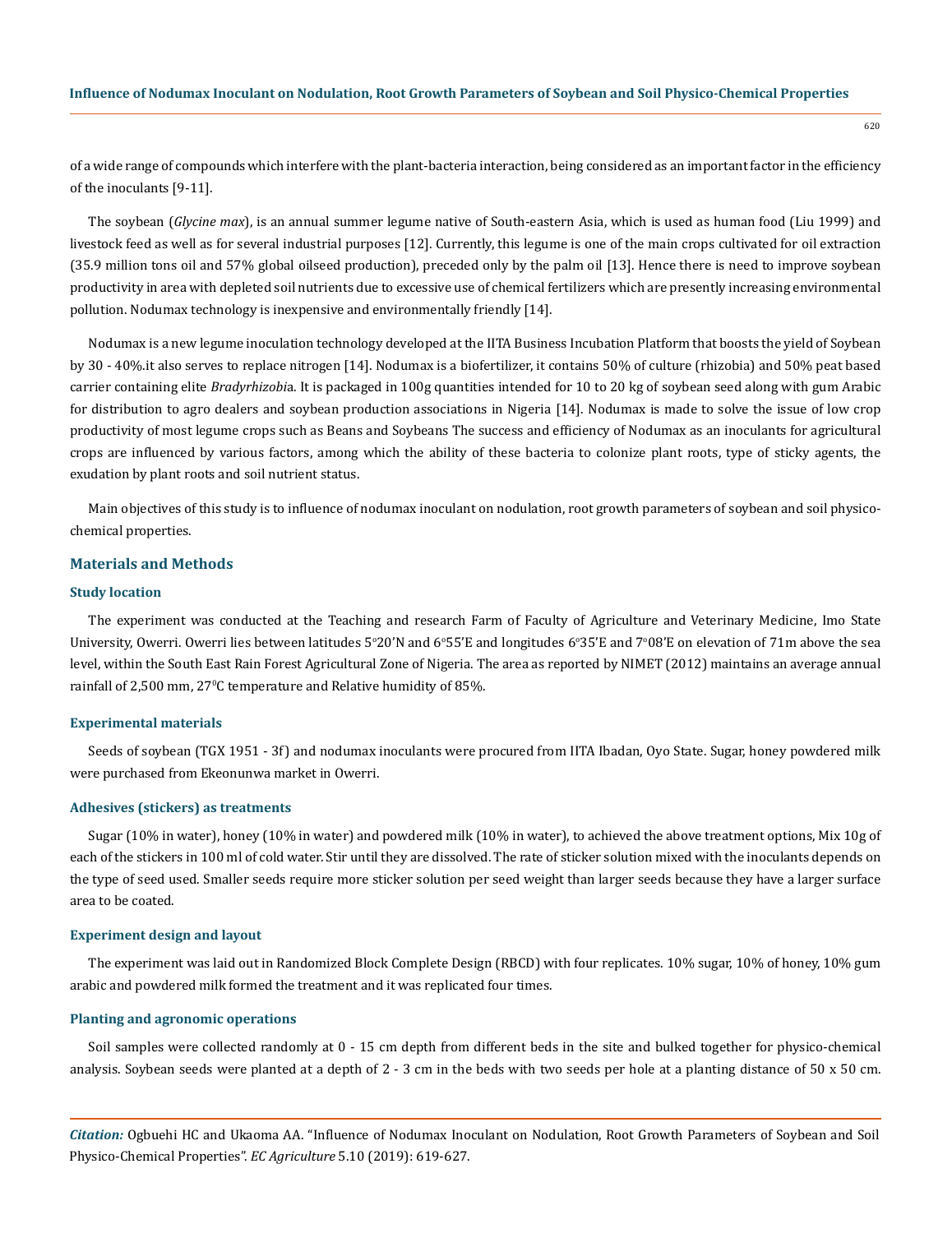Thinning was done at 14 days after planting to reduce the plant stand to one per hole. Weeding was done by hand picking throughout the period of research to keep the beds weed free.

#### **Data collection**

The following parameters were collected:

- **1. Root length:** It was measured using ruler (graduated in centimeter).
- **2. Number of root:** This was done by visual counting of the roots using the hand lens.
- 3. Root dry weight: It was obtained when the root has been dried up with weighing balance after at temperature of about 80°C for 24 hours.
- **4. Number of nodules:** visual counting of Nodules were done after uprooting the plants
- **5. Determination of plant-available nutrients in the soil:** Total N was determined by the method of micro-Kjeldahl as described by Bremner [15]. Phosphorus was determined by the molybdenum blue method [16]. Concentrations of elements such as Ca, Mg, K and Na were determined by method described in Hesse [17]. The trace elements such as Cu, Zn, Fe and Mn were extracted by diethylenetriamine penta acetic acid (DTPA) [18] and determined by an atomic absorption spectrophotometer. The rhizosphere soil pH was analysed in 1: 2.5 (soil:water) suspension, by the electrometric method [19], the organic carbon was determined by the Walkley and Black method [20].

## **Data analysis**

Data collected were statistically analyzed using analysis of variance (ANOVA) to examine the treatment effects and the mean differences were adjudged by Duncan's Multiple Range Test (DMRT) (Gomez and Gomez 1984) and ranking was indicated by letters.

# **Results**

### **Effect of treatment on nodulation of soybean**

The treatments were observed to significantly influence the number of nodules recorded throughout the period of this study. At 4 and  $6$ WAP, T<sub>2</sub> recorded the highest mean number of nodules (5.25 and 22.5 respectively) which was significantly different from the lowest (0.500 and 0.00) recorded from control as showed in table 1. Similarly the same trend was observed at 8 and  $10$ WAP at where  $\rm T_2$  have the highest number of nodules (57.50 and 83.75) which was significantly different (P < 0.05) from other treated plots and control. However at 8WAP T<sub>5</sub> recorded (26.00) which was not significant compare to the control (0.75), also whereas at 10Wap it was T<sub>3</sub> that followed T<sub>2</sub> with record of 46.25 number of nodules which was not statically different from the lowest (20.00) from  $\rm T_{4^*}$  It was observed at  $\rm 10WAP,$  that the trend of nodulation as impacted by treatment is as follows  $T_2$ >  $T_3$ >  $T_5$ >  $T_4$  towards the maturity age.

| <b>Treatment</b>         | 2WAP | 4WAP               | 6WAP                | 8WAP            | 10WAP              |
|--------------------------|------|--------------------|---------------------|-----------------|--------------------|
| T <sub>1</sub> - Control | 0    | 0.500c             | 0.00 <sup>b</sup>   | $0.75^{\rm b}$  | 25.00 <sup>b</sup> |
| T2 - Gum arabic          |      | 5.25 <sup>a</sup>  | 22.500 <sup>a</sup> | $57.50^{\circ}$ | $83.75^{\circ}$    |
| T <sub>3</sub> - Honey   |      | 1.00 <sup>bc</sup> | 3.750 <sup>b</sup>  | $15.75^{b}$     | $46.75^{ab}$       |
| T4 - Powder Milk         |      | $0.750^{bc}$       | 4.00 <sup>b</sup>   | $10.25^{b}$     | 20.00 <sup>b</sup> |
| T5 - Sugar               |      | $3.75^{ab}$        | $16.500^{\circ}$    | $26.00^{ab}$    | 31.25 <sup>b</sup> |

## *Table 1: Effect of treatment on nodulation of soybean.*

## *Mean number of nodules.*

*Means the same column with the same letters are not significantly different (P < 0.05).*

*Citation:* Ogbuehi HC and Ukaoma AA. "Influence of Nodumax Inoculant on Nodulation, Root Growth Parameters of Soybean and Soil Physico-Chemical Properties". *EC Agriculture* 5.10 (2019): 619-627.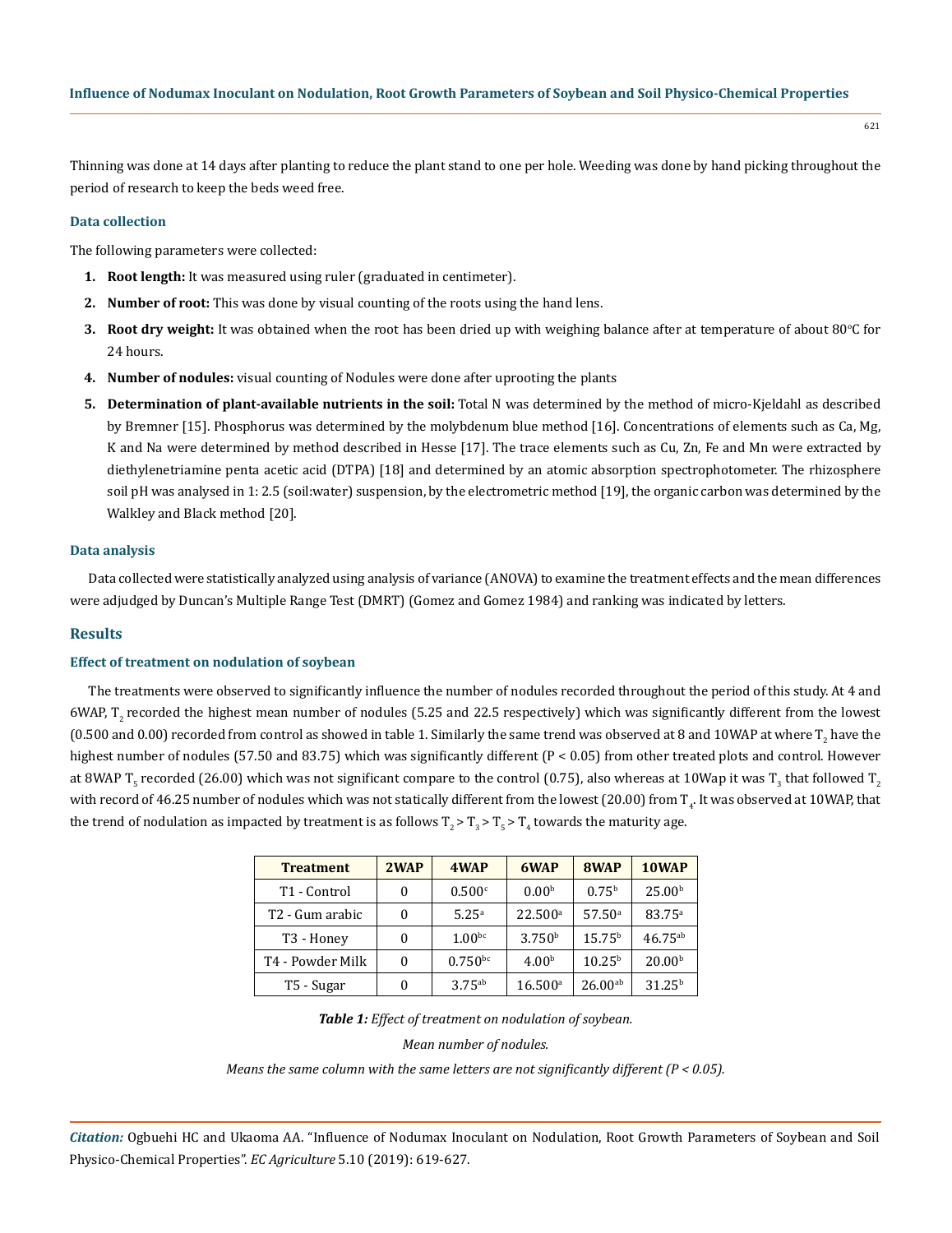#### **Effect of treatment on the number of roots of soybean**

The Analysis made on the number of root showed significant different (P < 0.05) among treatments. At 2 and 4WAP, the T<sub>5</sub> produced significantly (P < 0.05) higher number of roots (37.00 and 60.25) than  $T_2$  (2400) and non-inoculated (39.25). Similarly  $T_2$  at 6, 8 and 10WAP produced significantly higher number of roots (73.75, 77.50 and 106.25 respectively) which were significantly different (P < 0.05) compared to other treated plots as indicated in table 2. It was observed that T<sub>2</sub> and T<sub>5</sub> were better in terms of number of roots towards the maturity stage compared to control and other treated plots.

| <b>Treatment</b>         | 2WAP                  | 4WAP                  | 6WAP               | 8WAP                   | 10WAP              |
|--------------------------|-----------------------|-----------------------|--------------------|------------------------|--------------------|
| T <sub>1</sub> - Control | $35.750$ <sup>a</sup> | 39.250 <sup>b</sup>   | 36.75 <sup>b</sup> | $52.25^{c}$            | 68.77 <sup>b</sup> |
| T2 – Gum arabic          | 24.750 <sup>b</sup>   | $50.00^{ab}$          | $73.75^{\circ}$    | $77.50^{\circ}$        | $106.25^{\circ}$   |
| T <sub>3</sub> - Honey   | 32.250 <sup>ab</sup>  | 56.750 <sup>ab</sup>  | 35.00 <sup>b</sup> | $42.500^{\circ}$       | $65.25^{b}$        |
| T4 - Powder Milk         | $29.00^{ab}$          | $45.500^{ab}$         | $47.25^{b}$        | $60.75ab$ <sup>c</sup> | 74.50 <sup>b</sup> |
| T5 - Sugar               | $37.500^{\circ}$      | $60.250$ <sup>a</sup> | $51.25^{ab}$       | $75.50^{ab}$           | 80.00 <sup>b</sup> |

*Table 2: Effect of treatment on the number of root.*

*Mean number of root.*

*Means on the same column with same letters are not significantly different (P < 0.05).*

## **Effect of treatment on root length (cm) of soybean**

The results recorded for Root Length Sampling is shown in table 2. The length of the sample roots were significantly different  $(P < 0.05)$ at 2, 4 and 6 WAP (Seedling Stages).

It was observed that at 2 and 4WAP, T<sub>3</sub> significantly (P < 0.05) recorded higher root lengths (12.375 cm and 25.875 cm respectively), than the mean root lengths recorded from control (8.900 cm and 15 cm) as shown in table 3. While at 6WAP T<sub>2</sub> produced significantly (P < 0.05) root length (26.500 cm) than control (17.125 cm). Also T<sub>3</sub>, T<sub>2</sub> and T<sub>5</sub> were found to recorded longer root lengths which were not statistically different when compare with control as shown in table 3. Similarly, at 8 and  $10$ WAP T $_2$  produced longer root length of 28.625  $\,$ cm and 35.2 cm respectively which were not significantly different from control and other treated plots. It was observed that  $\Gamma_2$  followed by  $\rm T_5$  performed better than control and other treated plot towards the maturity stage.

| <b>Treatment</b>            | 2WAP               | 4WAP                | 6WAP                 | 8WAP                  | 10WAP                 |
|-----------------------------|--------------------|---------------------|----------------------|-----------------------|-----------------------|
| T <sub>1</sub> - Control    | 8.900 <sup>b</sup> | 15.000 <sup>b</sup> | 17.125 <sup>b</sup>  | $23.625^{\circ}$      | $27.300^{\circ}$      |
| T <sub>2</sub> - Gum arabic | $9.675^{ab}$       | 15.125 <sup>b</sup> | $26.500^{\circ}$     | $28.625^{\circ}$      | $35.200^{\circ}$      |
| T <sub>3</sub> - Honey      | $12.375^{\circ}$   | 25.875a             | 22.375 <sup>ab</sup> | 19.375a               | 25.975a               |
| T4 - Powder Milk            | $9.650^{ab}$       | 15.500 <sup>b</sup> | $22.600^{ab}$        | $22.125^a$            | $25.500^{\circ}$      |
| T5 - Sugar                  | 9.000 <sup>b</sup> | $20.875^{ab}$       | $18.625^{\rm b}$     | $27.750$ <sup>a</sup> | $29.150$ <sup>a</sup> |

*Table 3: Effect of treatment on root length of soybean.*

*Mean root length (cm).*

*Means in the same column with the same letters are not significantly different (P < 0.05).*

*Citation:* Ogbuehi HC and Ukaoma AA. "Influence of Nodumax Inoculant on Nodulation, Root Growth Parameters of Soybean and Soil Physico-Chemical Properties". *EC Agriculture* 5.10 (2019): 619-627.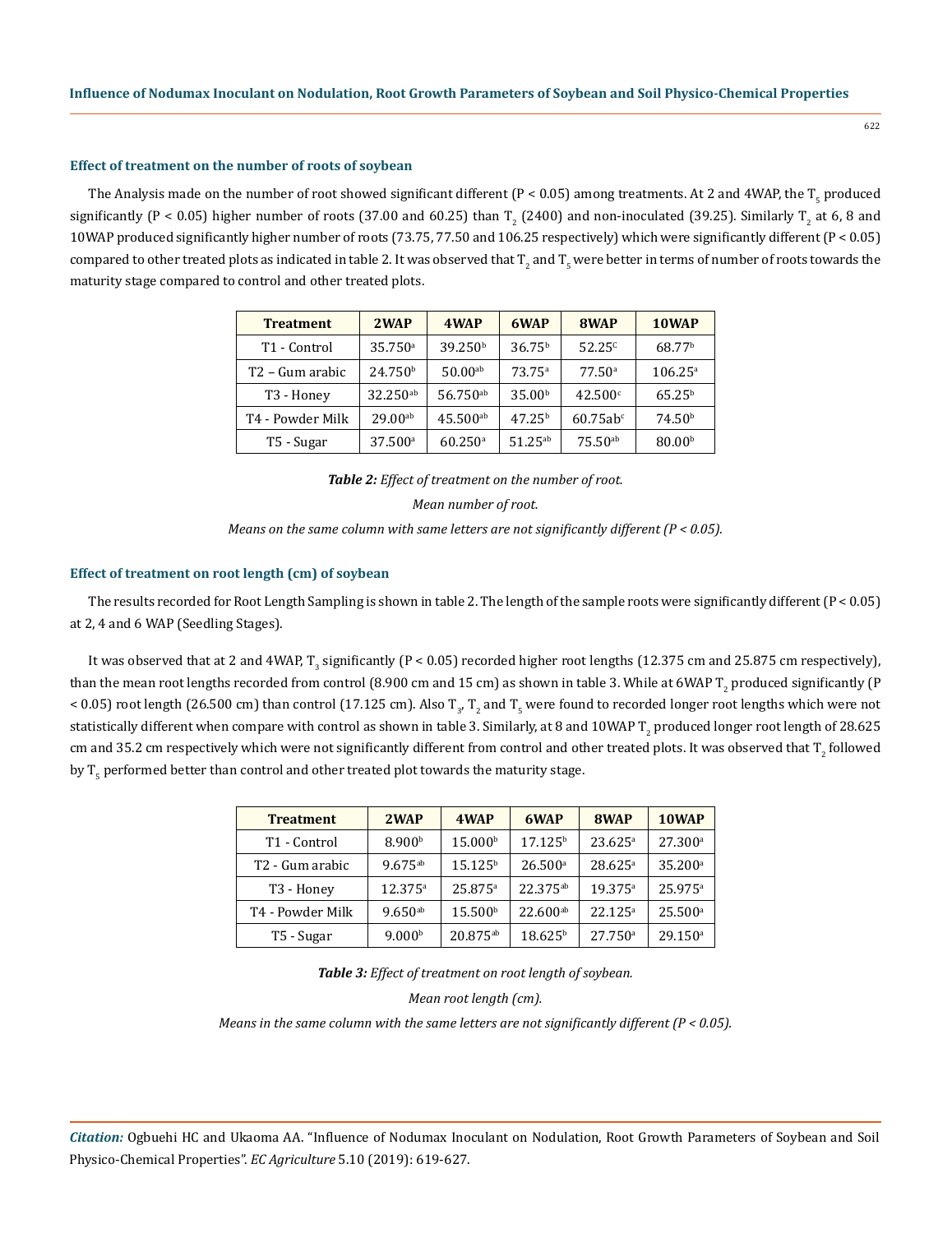#### **Effect of treatment on root dry weight (g)**

The result of root weight revealed a marked different among the treatments, however it was statistically different at early growth stages but not significant (P < 0.05) at maturity stage. At 2WAP, the highest root weight (0.067750g) was observed in treatment<sub>3</sub> which was statically different (P < 0.05) from control (0.0470g). The same trend was noticed at 4WAP, where  $\rm T_3$  recorded the highest root dry weight of 0.36175g which was significantly different from root dry weight from control (0.12625g) as shown in table 4. At 6WAP, T<sub>2</sub> recorded the highest root dry weight (0.3193g) followed by  $T_2$  (0.3065g) which was not significantly different (P < 0.05) from control  $(0.2175g)$ . T<sub>r</sub> recorded lowest mean root dry weight  $(0.1683g)$  which was statistically different from control  $(0.2175g)$ . At 8 and 10WAP (maturity stages). T<sub>5</sub> and T<sub>2</sub> recorded the highest mean root dry weights (1.2475g and 2.120g respectively) which were not significantly different from control and other treated plots.

| <b>Treatment</b>         | 2WAP                     | 4WAP                    | 6WAP                  | 8WAP                  | 10WAP                 |
|--------------------------|--------------------------|-------------------------|-----------------------|-----------------------|-----------------------|
| T <sub>1</sub> - Control | 0.04700 <sup>b</sup>     | $0.12625^{b}$           | $0.2175^{\rm a}$      | $0.9010$ <sup>a</sup> | $1.3188$ <sup>a</sup> |
| T2 - Gum arabic          | $0.05500^{ab}$           | $0.30950$ <sup>ab</sup> | $0.3065$ <sup>a</sup> | $0.9313$ <sup>a</sup> | $2.1200^{\rm a}$      |
| T <sub>3</sub> - Honey   | $0.67750$ <sup>a</sup>   | $0.36175$ <sup>a</sup>  | $0.3193$ <sup>a</sup> | $0.5263$ <sup>a</sup> | $1.3683$ <sup>a</sup> |
| T4 - Powder Milk         | $0.5000$ <sup>ab</sup>   | $0.16375^{ab}$          | $0.2125$ <sup>a</sup> | 1.0718 <sup>a</sup>   | 1.9490a               |
| T5 - Sugar               | $0.051750$ <sup>ab</sup> | $0.30950$ <sup>ab</sup> | $0.1683$ <sup>a</sup> | $1.2475^a$            | $1.9028$ <sup>a</sup> |

| <b>Table 4:</b> Effect of treatment on root dry weight (g) of soybean.                        |  |
|-----------------------------------------------------------------------------------------------|--|
| Means in the same column with the same letter are not significantly different ( $P < 0.05$ ). |  |

### **Physical chemical properties of the soil before experiment**

The result of Soil analysis (Table 1) showed that soil was slightly alkaline with pH value of 7.00 at the onset of the experiment with sand percentage of 81.60, 8.00% silt and 10.4% of clay.

The soil recorded 0.9% of organic Carbon (0C) and 169g of organic matter (0m). Total exchangeable acid (TEA) was at 1.8% and Aluminium ion  $(A^{j*})$  was 0.5% level while hydrogen ion H<sup>+</sup> stood at 1.3% having a total Nitrogen (TN) level of 0.8%.

The soil caution levels were as follows Calcium (2.05 meg/100g), Magnesium (1.56 meg/100g), Potassium (K) (0.32 meg/100g) and Sodium (0.19 meg/100g. the caution exchange capacity of the soil was 5.9 meg/100g with base saturation (BS) stood at 69.50% and available phosphorous of 3.20 ppm.

#### **Physical and chemical properties of soil after experiment**

In control plots, PH value recorded was 6.47 while sand; silt and clay levels recorded were 84.60%, 8.00% and 7.40% respectively as shown in table 5. Also organic Carbon (0C) and organic matter (0M) recorded value of 1.84% and 3.17% respectively. It was observed that after harvest, TEA, Al<sup>3+</sup> and H<sup>+</sup> values were 1.30; 0.50 and 0.80% respectively. While total Nitrogen (TN) was 0.0160%, Ca<sup>2+</sup> has 2.70%, meg/1005 mg $^{2+}$  was 3.10 meg/100g whereas K\* Na\* and were recorded as 0.260, 0.210% and 7.770 meg/100g soil respectively while phosphorous and BS were recorded as 6.03 ppm and 83.27 respectively as indicated table 1.

In the gum Arabic (T<sub>2</sub>) treated plots, the soil pH increased slightly to 6.55, which was significantly difference (p < 0.05) from PH from control. The value of sand 84.60% was at per with that of control and statistically not different while silt was lowered to 6.00% which was significantly different ( $p < 0.05$ ) from the control (8.00%). Also clay increased to 9.40% which was statistically different ( $p < 0.05$ ) from control (7.40%). Organic carbon (OC) and organic matter (OM) were 1.980% and 3.410% respectively which were significantly higher than those of control (1.854% and 3.170% respectively) the TEA was 1.30% while Al<sup>3+</sup> increased to 0.70% and H<sup>+</sup> was lowered

*Citation:* Ogbuehi HC and Ukaoma AA. "Influence of Nodumax Inoculant on Nodulation, Root Growth Parameters of Soybean and Soil Physico-Chemical Properties". *EC Agriculture* 5.10 (2019): 619-627.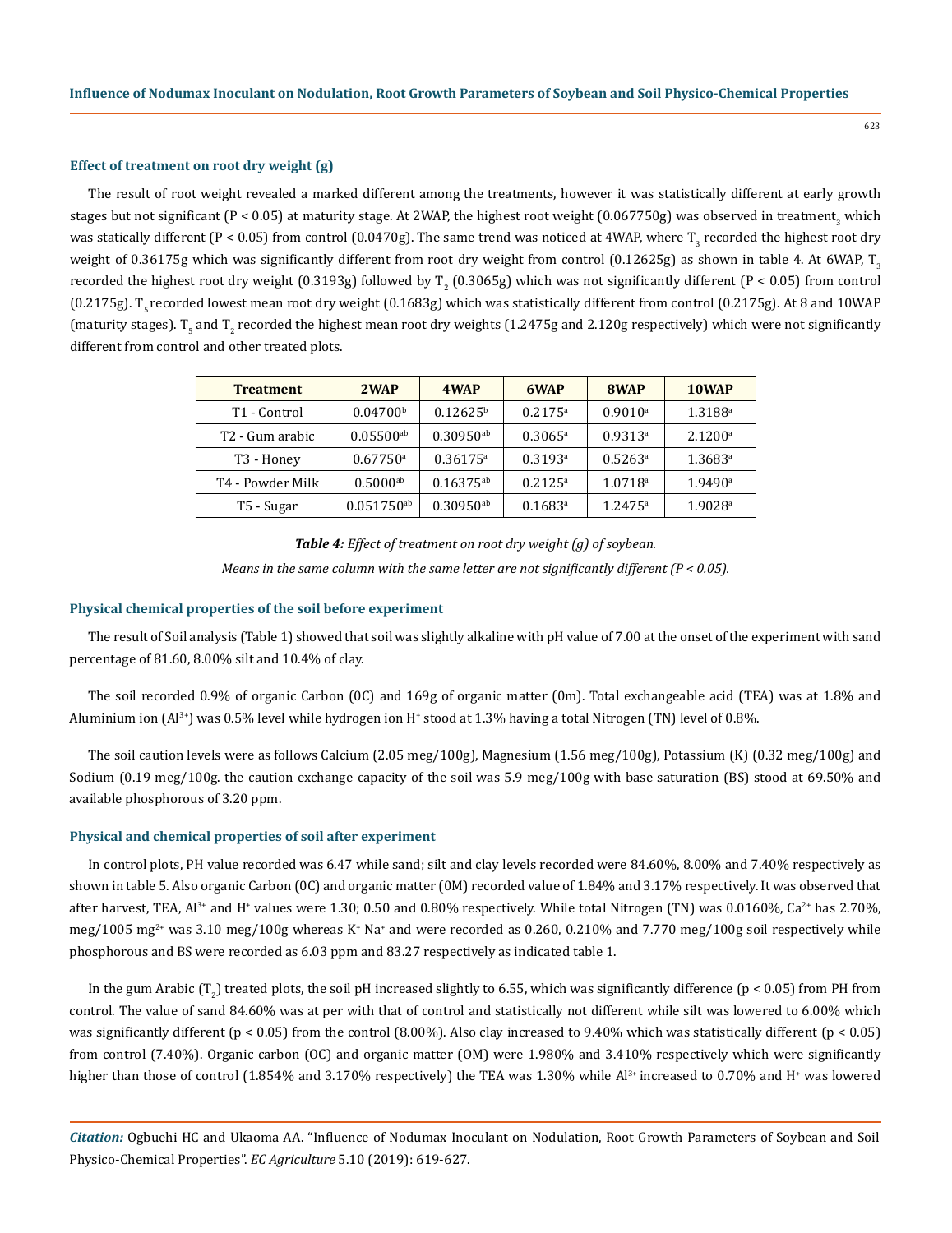## **Influence of Nodumax Inoculant on Nodulation, Root Growth Parameters of Soybean and Soil Physico-Chemical Properties**

to 0.60% which was statistically different at P < 0.05 to that obtained from control as indicated table 1. The TN and Ca<sup>2+</sup> increased slightly to 0.170% and 3.85% which were statistically different from those recorded from control. Mg<sup>2+</sup>, K<sup>+</sup> and Na<sup>+</sup> were recorded as 2.82%, 0.290 meg/100g and 0.250 meg/i00g respectively. They were not statically different from the those of the control the CEC was lowered to 5.843g while available phosphorous stood at 8.85 ppm which was statistically different (P < 0.05) to 6.03 of phosphorous recorder in control.

| PH | <b>KCL</b> | Sand                 | Silt | <b>Clay</b> | <b>Texture Class</b> | 0.C (g)   0.M (g)   TEA   AL <sub>3</sub> <sup>+</sup>   H <sup>+</sup>   T. N   Ca <sup>++</sup>   Mg <sup>++</sup>   K <sup>+</sup>   Na <sup>+</sup> |     |     |  |  |  | CEC |                                                             | BS |
|----|------------|----------------------|------|-------------|----------------------|---------------------------------------------------------------------------------------------------------------------------------------------------------|-----|-----|--|--|--|-----|-------------------------------------------------------------|----|
|    |            | 7.13 5.74 81.60 8.00 |      | 10.4        |                      | 0.98                                                                                                                                                    | 1.8 | 0.5 |  |  |  |     | 1.3   0.08   2.05   1.56   0.32   0.19   5.9   69.50   3.20 |    |

#### *Table 5: Soil Physical Chemical Parameters before Planting.*

The soil analysis in this study showed that honey slurry sticker  $(\mathrm{T}_3)$  influence soil properties significantly at P < 0.05. In the T $_3$  treated plots, pH was 6.57 which were slightly higher than control (6.47) as shown in table 5. Sand was higher at 86.60%, which was statistically different from control (84.60%). While silt was 6.00% and clay stood at 7.40%. However, OC and OM were recorded as  $1.80\%$  and  $3.10\%$  respectively which were significantly different from those recorded in control plots and T $_2$  plots as shown in table 5. While TEA, AL<sup>3+</sup> and H<sup>+</sup> levels were, 1.40% 0.80% and 0.16% respectively with TN stood at 0.160%. The cations levels were recorded as Ca<sup>2+</sup> (3.48) meg/100g), Mg<sup>2+</sup> (3.00 meg/100g), 12+ (0.300meg/100g) and Na+ (0.190 meg/100g), CEC was slightly higher 8.370 Mg/100g than control (7.770 meg/100g). Available phosphorous was 9.00pp which was statistically different from the control (6.05 ppm). While the BS stood as 83.27%.

In  $T<sub>a</sub>$  plots (milk slurry sticker), pH level was 6.29 which was statistically lowered than those of control,  $T<sub>a</sub>$  and  $T<sub>a</sub>$  as shown in table 1, with sand silt and clay levels at 84.60%, 6.00% and 9.40% respectively. Similarly, OC, OM and TEA were recorded as 2.470% 4.28% and 1.40% respectively which were statically different from those value (1.84, 3.170 and 1.30%) respectively recorded from control. Al<sup>3+</sup> was 0.05%, H<sup>+</sup> has 0.90% while TN stood at 0.210%. However, Ca<sup>2+,</sup> Mg<sup>2+,</sup> K<sup>+</sup> and Na<sup>+</sup> were recorded as 4.96, 3.15, 0.35 and 0.220 meg/100g respectively. Also CEC was recorded as 10.80 meg/100g which was not statistically different from that of control (7.770 meg/100g). While available phosphorous and BS were recorded as 5.95 ppm and 85.92% respectively.

In the sugar slurry sticker (T<sub>5</sub>) treated plots, PH level was the lowest (6.27) which was significant different from the control (6.47) and the highest (6.57) from T3 treated plots, with sand silt and clay recorded as 86.60, 6.00 and 7.40% organic carbon and organic matter were recorded as highest with 3.21% and 5.60% respectively when compared to control and other treated plot as shown in table 1. Whereas TEA,  $\rm{AL^{3+}}$ , H $^*$  and TN were recorded as  $1.30\%$ ,  $1.00\%$ ,  $0.300\%$  and  $0.280\%$  respectively.

Similarly, the cation (Ca<sup>2</sup>, Mg<sup>2+</sup>, K<sup>+</sup> and Na<sup>+</sup>) were recorded as 4.25, 3.23, 0.360 and 0.20 meg/100g respectively as while CEC, available phosphorous and BS recorded as 9.340 meg/100g, 5.98 ppm and 86.08%.

It was observed that treated plots significantly  $(P < 0.05)$  influence the soil physical and chemical properties when compared to control plots and properties before planting.

|                | <b>PH</b>           | <b>KCL</b>        | Sand               | <b>Silt</b>       | <b>Clay</b>       | <b>Texture</b><br>class | 0.C<br>(g)         | 0.M<br>(g)         | <b>TEA</b>        | $AL_{\circ}$ <sup>+</sup> | $H^*$               | <b>T. N</b>          | $Ca^{++}$         | $Mg^{+*}$          | $K^+$                | $Na+$                | <b>CEC</b>      | $\mathbf{p}^+$      | <b>BS</b>          |
|----------------|---------------------|-------------------|--------------------|-------------------|-------------------|-------------------------|--------------------|--------------------|-------------------|---------------------------|---------------------|----------------------|-------------------|--------------------|----------------------|----------------------|-----------------|---------------------|--------------------|
| T1             | 6.47c               | 4.18 <sup>b</sup> | 84.60 <sup>b</sup> | 8.00 <sup>a</sup> | 7.40 <sup>b</sup> | LS                      | 1.84 <sup>d</sup>  | 3.170 <sup>d</sup> | 1.30 <sup>b</sup> | $0.50^{\circ}$            | 0.80 <sup>b</sup>   | $0.160$ <sup>d</sup> | $2.70^{\circ}$    | $3.10^a$           | 0.260 <sup>b</sup>   | 0.2109               | $7.770^{ab}$    | 6.03 <sup>b</sup>   | 83.27 <sup>d</sup> |
| T <sub>2</sub> | $6.55^{b}$          | 4.15 <sup>c</sup> | 84.60 <sup>b</sup> | 6.00 <sup>b</sup> | $9.40^{\circ}$    | LS                      | 1.980c             | 3.410c             | 1.30 <sup>b</sup> | $0.70^{\rm a}$            | 0.60 <sup>c</sup>   | 0.170c               | 3.85c             | 2.820 <sup>a</sup> | 0.290 <sup>b</sup>   | 0.2509               | 5.843           | $8.85$ <sup>a</sup> | 84.72c             |
| T3             | 6.57 <sup>a</sup>   | 4.19 <sup>b</sup> | 86.60a             | 6.00 <sup>b</sup> | 7.40 <sup>b</sup> | LS                      | 1.80 <sup>d</sup>  | 3.10 <sup>d</sup>  | $1.40^{\circ}$    | $0.60^{\circ}$            | 0.80                | $0.160$ <sup>d</sup> | 3.48 <sup>d</sup> | 3.00 <sup>a</sup>  | $0.300^{ab}$         | $0.190$ <sup>a</sup> | $8.370^{ab}$    | $9.00^{\rm a}$      | 83.27 <sup>d</sup> |
| T4             | 6.29 <sup>d</sup>   | 4.12 <sup>d</sup> | 84.60              | 6.00 <sup>b</sup> | $9.40^{\circ}$    | LS                      | 2.470 <sup>b</sup> | 4.28 <sup>b</sup>  | $1.40^{\circ}$    | $0.50^{\circ}$            | $0.90$ <sup>a</sup> | 0.210 <sup>b</sup>   | 4.96 <sup>a</sup> | 3.15               | $0.35^{a}$           | $0.220$ <sup>a</sup> | $10.80^{\circ}$ | 5.95 <sup>b</sup>   | 85.92 <sup>b</sup> |
| T5             | $6.27$ <sup>e</sup> | 4.22 <sup>a</sup> | 86.60 <sup>a</sup> | 6.00 <sup>b</sup> | 7.40 <sup>b</sup> | LS                      | 3.21 <sup>a</sup>  | 5.560a             | $1.30^{\rm b}$    | $1.00^{\rm a}$            | 0.30 <sup>a</sup>   | $0.280$ <sup>a</sup> | 4.25 <sup>b</sup> | 3.23a              | $0.360$ <sup>a</sup> | 0.02 <sup>a</sup>    | $9.340^{ab}$    | 5.98 <sup>b</sup>   | 86.08 <sup>a</sup> |

*Table: Effect of treatment on soil properties after harvest.* 

*Means in the same column with the same letter are not significantly different (P < 0.05).*

*Citation:* Ogbuehi HC and Ukaoma AA. "Influence of Nodumax Inoculant on Nodulation, Root Growth Parameters of Soybean and Soil Physico-Chemical Properties". *EC Agriculture* 5.10 (2019): 619-627.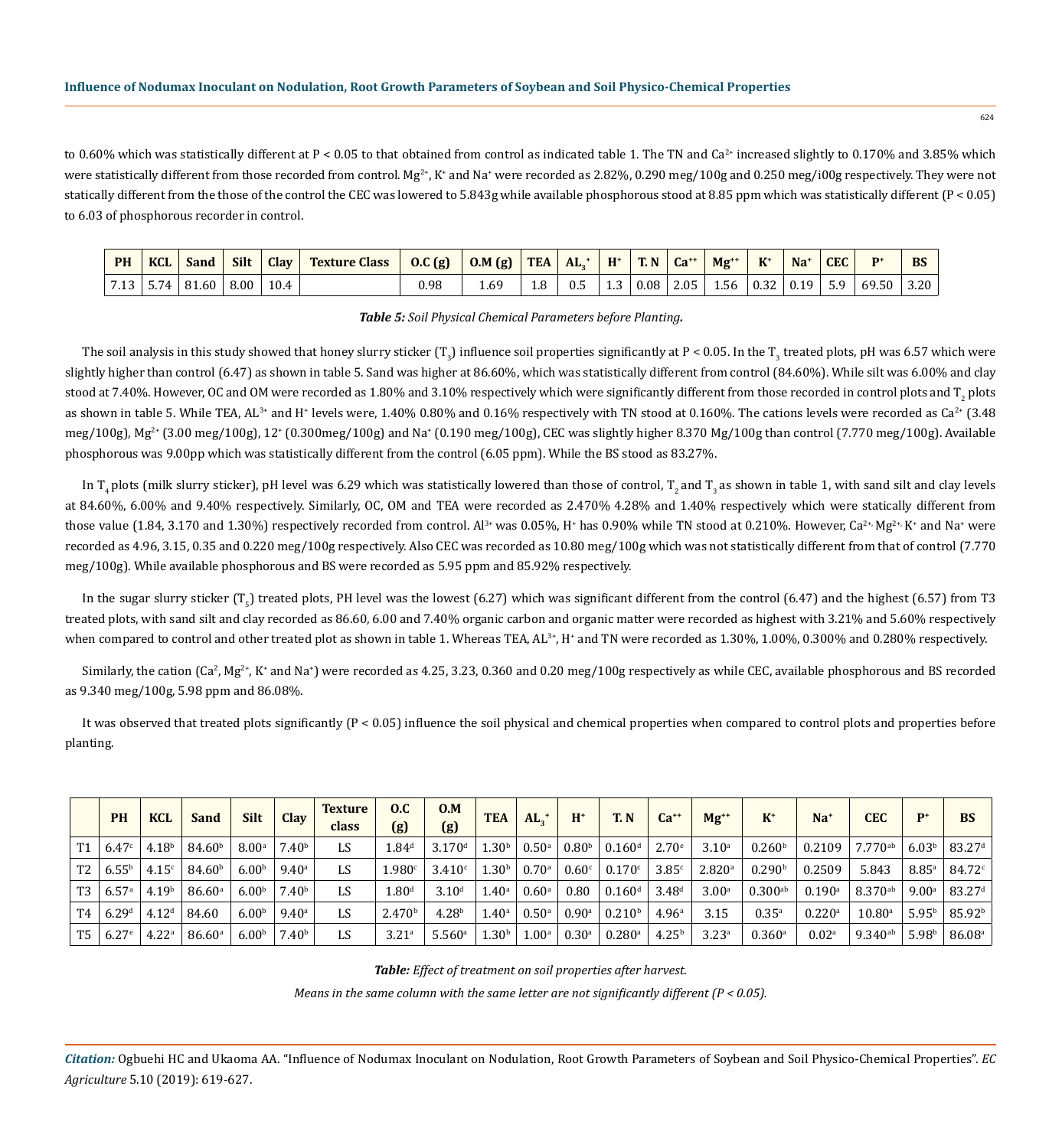#### **Discussion**

The obtained results showed that soybean inoculated with Nodumax (irrespective of adhesive agents) could increase the root length, nodule numbers, root dry weight and number of roots than untreated control; due to increase in the activity of *rhizobium* and other indigenous soil microorganism thereby enhances Nitrogen fixation and promote root growth, so as to increase the yield of legume plants. Inoculated soybeans gave significantly higher number of nodules and roots with subsequent increase in root weights. This agrees with the work of Abdul Jabbar and Saud (2012), Aminu., *et al* [21]. However inoculation effect on root growth characteristics and yield depends on the efficiency of adhesive agent used during inoculation of seed.

In this study, the high yield obtained in the use of gum arabic as adhesive agent showed that gum Arabic bound more inoculant to seeds than other adhesive or stickers at the time of coating, which was sufficient for effective Nitrogen fixation. This showed that gum arabic maintain the survival of *rhizobium* in the face of inadequate nutrients in acidic soil of cultivated area. It has been reported that effective adhesive agent is one that can produce more than 50 nodules per plant at anthesis [22]. Using sticking agent with proper type and amount of inoculants greatly increased the number of rhizobia adhering to the seed (Hoben., *et al*. 1991). In this study gum Arabic was found to produce more 50 nodules at 8 and 10 WAP compare to other treatments and control. This is in line with work of Chang., *et al*. (2005) and Singh [23] respectively who recorded the higher nodulation with soybean inoculated with *Bradyrhizobium japonicum* compared to uninoculated control.

Wang and Heggo (2003) conducted an experiment on soybean and found a higher number of nodulation in *Bradyrhizobium* inoculated plant than uninoculated plant

The result obtained in physicochemical parameters of soil showed that Nodumax inoculation irrespective of adhesive agent used generally improved the soil physical and chemical properties of soil after harvest. Chinelo., *et al.* [24] found similar result that there was increase in physico-chemical characteristics of the soil by *rhizobium* inoculation of soybean.

Inoculation of soybean with Nodumax has led to increase in soil organic carbon, organic matter, nitrogen, phosphorous potassium and other Macro elements content compare to control. This is in conformity with the work of Bambara and Ndakidemi [25], Nyoki and Ndakidemi [26] who reported the same result on soybean inoculated with *rhizobium*.

Lower concentration of organic matter, N, P and other cations under soybean grown without Nodumax could depend on the reduced microbial activity consequently reduced soil fertility. According to Schimmel and Bennet [27], N mineralization by soil microbes is the key event in the N cycle making mineral N available, whereas plants uptake mineral N changes in Nitrogen dynamics in soils are closely connected with altering the microbial activities involved in N cycle by abiotic and biotic factors [28]. pH changes observed in this study was slightly acidic after the experiment which may lead to reduction in the availability of nutrients, this is conformity with work of Mobasser., *et al*. [29] who reported that Biological nitrogen fixation induces changes in the soil pH resulting in limited availability of some plant nutrients in the soil, however it is in disagreement with that of Bambara and Ndakidem [25] who reported a significant an increase in soil pH following *Rhizobium* inoculation on *Phaseolus vulgaris.*

## **Conclusion**

Nodumax inoculation altered most of the chemical properties of soybean cultivated soil in this study. The soil chemical properties such as pH, OC, OM and macro- and micronutrients (N, P, Ca, Mg and Na and Fe and Zn, resp.) were significantly increased in the Nodumax inoculated soybean plots over the control. These results strongly support the use of Nodumax to improve soil chemical properties for improved Soybean growth, development and production. Also for higher growth indices, nodule numbers and root biomass and increase yield, adhesive agents like gum Arabic honey, powdered milk and sugar should be used. Considering the fact that gum Arabic is not always available and expensive, local farmers should be encouraged to use honey, powered milk and sugar or any other local sticky agent that will not be harmful to the rhizobia for inoculation before planting.

*Citation:* Ogbuehi HC and Ukaoma AA. "Influence of Nodumax Inoculant on Nodulation, Root Growth Parameters of Soybean and Soil Physico-Chemical Properties". *EC Agriculture* 5.10 (2019): 619-627.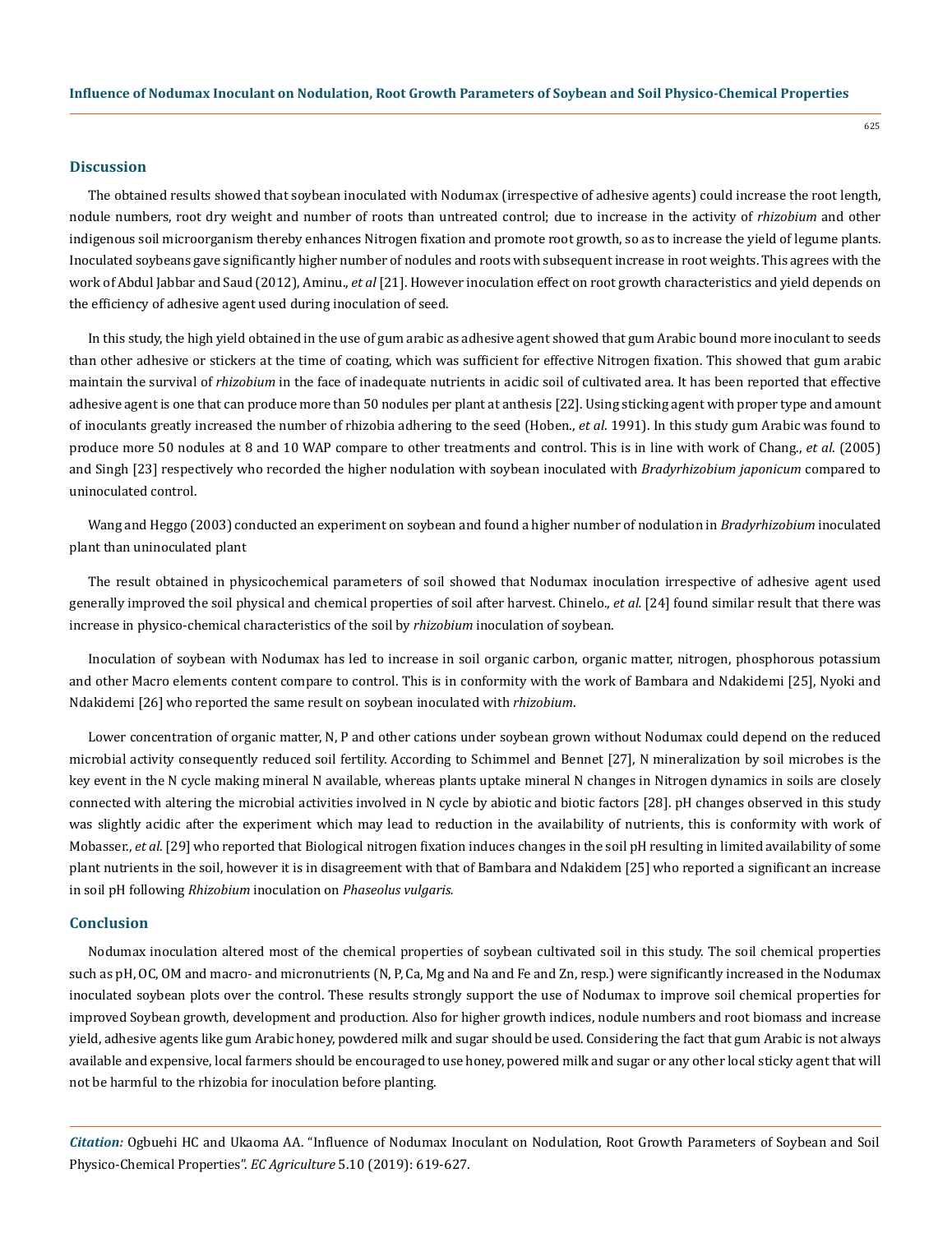## **Influence of Nodumax Inoculant on Nodulation, Root Growth Parameters of Soybean and Soil Physico-Chemical Properties**

# **Conflicts of Interest**

The authors declare that there are no conflicts of interest regarding the publication of this paper

# **Acknowledgment**

The authors are thankful to Mr. A Longa of International Institute of Tropical Agriculture Ibadan for technical support to this study.

# **Bibliography**

- 1. Islam MS., *et al*. "Response of soybean to Rhizobium [biofertilizer under different levels of phosphorus".](https://www.banglajol.info/index.php/PA/article/view/36370) *Progressive Agriculture* 28.4 [\(2017\): 302-315.](https://www.banglajol.info/index.php/PA/article/view/36370)
- 2. [Vance CP. "Symbiotic nitrogen fixation and phosphorus acquisition, Plant nutrition in a world of decling renewable resources".](https://www.ncbi.nlm.nih.gov/pubmed/11598215)  *Physiology* [127.2 \(2001\): 390-397.](https://www.ncbi.nlm.nih.gov/pubmed/11598215)
- 3. [Danhorn T and Fuqua C. "Biofilm formation by plant associated bacteria".](https://www.ncbi.nlm.nih.gov/pubmed/17506679) *Annual Review of Microbiology* 61 (2007): 401-422.
- 4. Meneses N., *et al*[. "Minimization of thermal impact by application of electrode cooling in a co-linear PEF treatment chamber".](https://www.ncbi.nlm.nih.gov/pubmed/22417588) *Journal of Food Science* [76.8 \(2011\): E536-E543.](https://www.ncbi.nlm.nih.gov/pubmed/22417588)
- 5. Alquéres S., *et al*[. "The bacterial superoxide dismutase and glutathione reductase are crucial for endophytic colonization of rice roots](https://www.ncbi.nlm.nih.gov/pubmed/23634840) by Gluconacetobacter diazotrophicus PAL5". *[Molecular Plant-Microbe Interactions](https://www.ncbi.nlm.nih.gov/pubmed/23634840)* 26.8 (2013): 937-945.
- 6. Beauregard PB., *et al*[. "Bacillus Subtilis biofilm induction by plant polysaccharides".](https://www.pnas.org/content/110/17/E1621) *Proceedings of the National Academy of Sciences [of the United States of America](https://www.pnas.org/content/110/17/E1621)* 110.17 (2013): E1621-E1630.
- 7. [Gray EJ and DL. "Intracellular and extracellular PGPP: Commonalities and distinctions in the plant. Bacterium signaling processes".](https://www.researchgate.net/publication/223081518_Intracellular_and_extracellular_PGPR_Commonalities_and_distinctions_in_the_plant-bacterium_signaling_processes)  *[Soil Biology and Biochemistry](https://www.researchgate.net/publication/223081518_Intracellular_and_extracellular_PGPR_Commonalities_and_distinctions_in_the_plant-bacterium_signaling_processes)* 37.3 (2005): 395-412.
- 8. [Badri DU and Vivanco JM. "Regulation and function of root exudates".](https://onlinelibrary.wiley.com/doi/full/10.1111/j.1365-3040.2009.01926.x) *Plant, Cell and Environment* 32.6 (2009): 666-681.
- 9. Bai HP., *et al*[. "The role of root exudates in rhizosphere interactions with plants and other organisms".](https://www.ncbi.nlm.nih.gov/pubmed/16669762) *Annual Review of Plant Biology* [57 \(2006\): 233-266.](https://www.ncbi.nlm.nih.gov/pubmed/16669762)
- 10. Cai T., *et al*[. "Host legume-exuded antimetabolites optimize the symbiotic rhizosphere".](https://www.ncbi.nlm.nih.gov/pubmed/19602148) *Molecular Microbiology* 73.3 (2009): 507-517.
- 11. Cai Z., *et al*[. "Exudation: An expanding technique for continuous production and release of secondary metabolites from plant cell](https://www.ncbi.nlm.nih.gov/pubmed/21987121)  [suspension and hairy root cultures".](https://www.ncbi.nlm.nih.gov/pubmed/21987121) *Plant Cell Reports* 31.3 (2012): 461-477.
- 12. Ali N. "Soybean Processing and Utilization". In: The soybean: botany, production and uses, Singh, G (Edition) (2010): 345-362.
- 13. FAO STAT. "Food and Agriculture Organization Statistical Database" (2011).
- 14. IITA (International Institute of Tropical Agriculture). The bulletin No 2259, IITA, Ibadan, Nigeria (2015): 19-23.
- 15. Bremner J M. "Total Nitrogen, in Methods of Soil Analysis". CA Black, Edition, American Society of Agronomy, Madison, Wis, USA (1965): 1149*-*1178.
- 16. [Murphy J and Riley J P. "A modified single solution method for the determination of phosphate in natural waters".](https://www.sciencedirect.com/science/article/pii/S0003267000884445) *Analytica Chimica Acta* [27 \(1962\): 31](https://www.sciencedirect.com/science/article/pii/S0003267000884445)*-*36.

*Citation:* Ogbuehi HC and Ukaoma AA. "Influence of Nodumax Inoculant on Nodulation, Root Growth Parameters of Soybean and Soil Physico-Chemical Properties". *EC Agriculture* 5.10 (2019): 619-627.